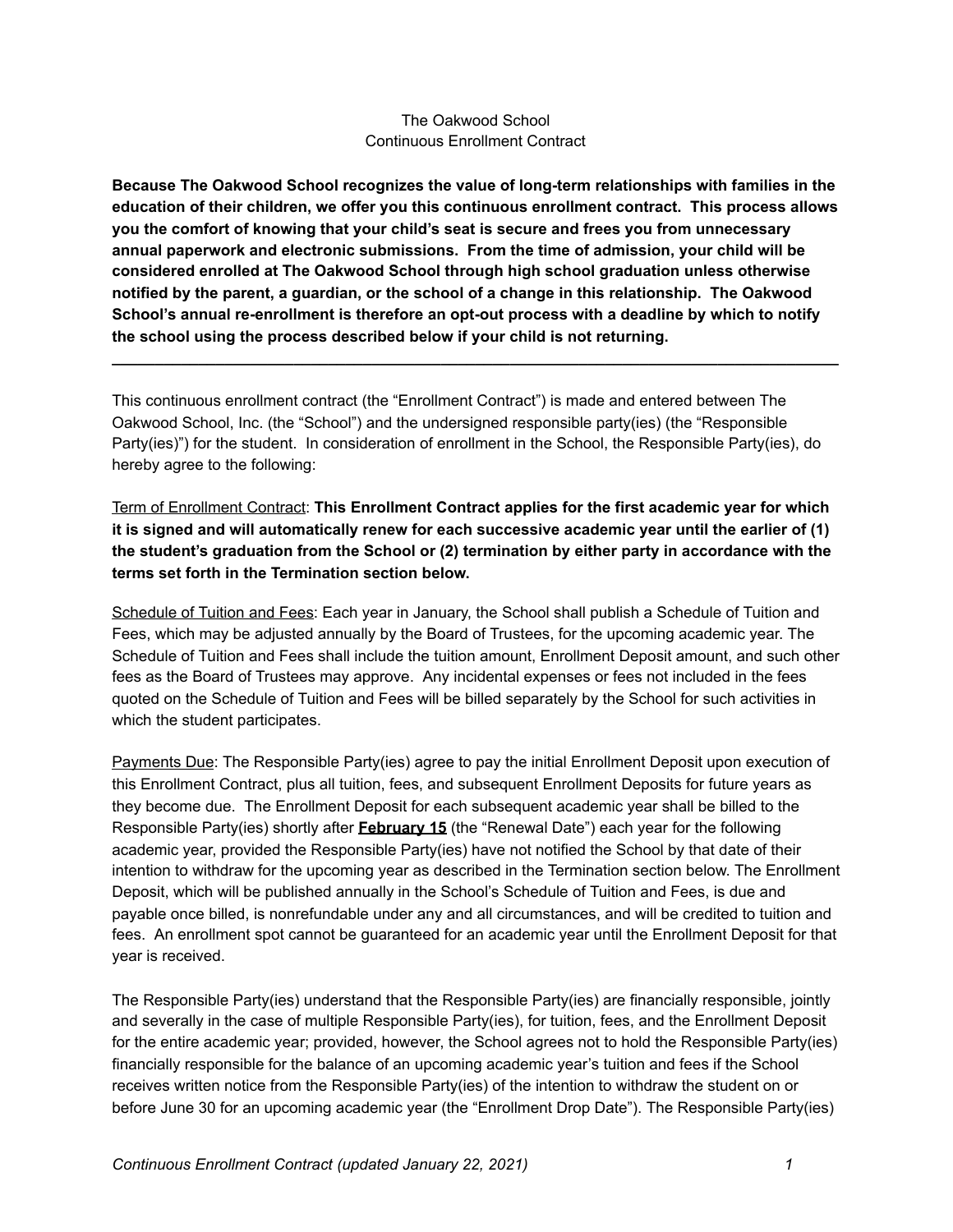understand that if enrollment is canceled on or after the Enrollment Drop Date for any reason whatsoever, including withdrawal, dismissal, or expulsion, the obligation to pay the tuition, fees, and Enrollment Deposit for the full academic year is unconditional and no portion of such tuition, fees, and Enrollment Deposit so paid or outstanding will be refunded or canceled.

The Responsible Party(ies) understand that the Responsible Party(ies) are financially responsible, jointly and severally in the case of multiple Responsible Party(ies), for tuition, fees, and the Enrollment Deposit for the entire school year for the initial academic year for which the Enrollment Contract is to be in effect if the Responsible Party(ies) accept and execute the Enrollment Contract after the Enrollment Drop Date.

Tuition Refund Plan: The Responsible Party(ies) understand the Tuition Refund Plan is made available to them each year to protect a portion of their financial obligation for tuition under the terms made in this Enrollment Contract. This program insures a portion of tuition obligation (prepaid and due) in the event of separation according to the terms of the plan. The Responsible Party(ies) understand the Tuition Refund Plan is offered and administered by a third party that has set certain conditions for coverage under the plan, including in most circumstances that the student must attend the School more than fourteen consecutive calendar days in the academic year. Tuition refund insurance is required when paying by semester and monthly payment plans and is optional for a full payment plan. The School will be authorized to collect any claim payment to which the Responsible Party(ies) may become entitled under the Tuition Refund Plan. The School will pay any excess amount received to the Responsible Party(ies). The premium rate will be set by the third party insurer. The Responsible Party(ies) understand that he/she/they are responsible for the uninsured portion and the Responsible Party(ies) have received and read the Tuition Refund Plan brochure detailing the terms and conditions of coverage under the plan.

Payment Plans: Election of the monthly payment plan will add additional cost to the tuition and fees. Responsible Party(ies) electing the monthly payment plan are charged interest at an annual APR rate of 8% and are required to participate in the Tuition Refund Plan. The interest is waived if a financial aid grant has been awarded to the student.

Election of the semester payment plan will add an additional cost to the tuition and fees. Responsible Party(ies) electing the semester payment plan are required to participate in the Tuition Refund Plan.

If the full payment plan or the semester payment plan is chosen and any payment is not received within thirty (30) days of the due date, the School may automatically change the payment plan selection to the monthly payment plan option on the following invoice cycle. If this change is made, the Responsible Party(ies) will be responsible for interest on the balance due and the cost of the Tuition Refund Plan, if applicable.

The Responsible Party(ies) understand that if the Responsible Party(ies) do not elect a payment plan, the Responsible Party(ies) will be automatically enrolled and responsible for all fees associated with the MONTHLY PAYMENT PLAN SELECTION. The Responsible Party(ies) understand that the Responsible Party(ies) will elect their payment plan through the FACTS Tuition Management System and that their election will remain in effect unless changed by the Responsible Party(ies) for a subsequent academic year.

According to established Board of Trustees' policy, a student for whom tuition or fees are past due may be prohibited from attending class and may also be subject to dismissal; a monthly 1.5 % finance charge for